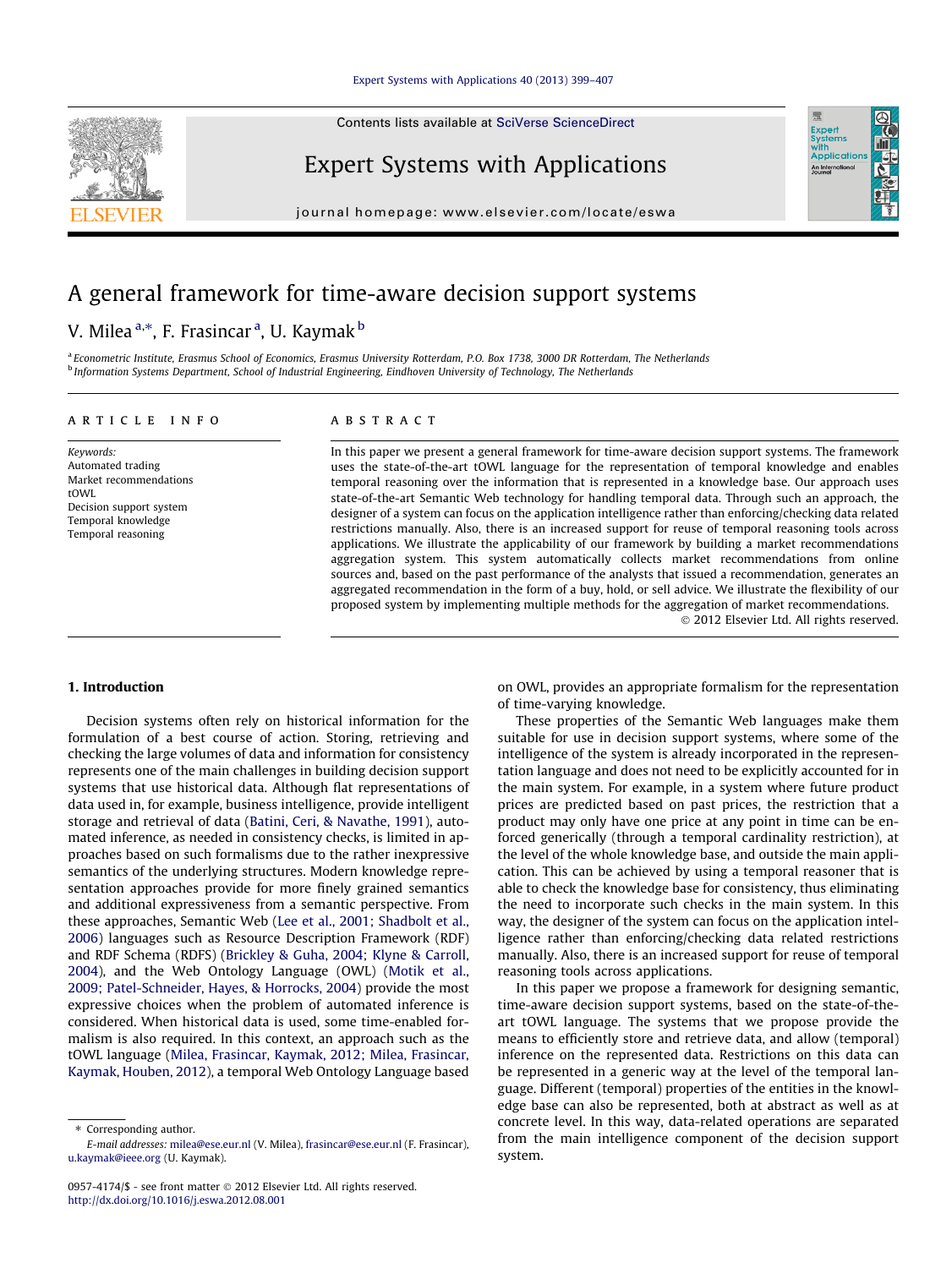The framework that we introduce is deployed in a practical context. We illustrate how such semantic, time-enabled decision support systems can be used by means of an example from the financial domain. The finance area has received attention in the development of expert systems, both from a theoretical perspective, as for example in [Blue and Andoh-Baidoo \(2010\) and Matsat](#page--1-0)[sinis, Doumpos, and Zopounidis \(1997\),](#page--1-0) as well as in more practical contexts, such as [\(Falavigna, 2012; Nedovic & Devedzic, 2002;](#page--1-0) [Rada, 2008\)](#page--1-0). We choose the aggregation of market recommendations as a proof-of-concept. Market recommendations are advices, in the form of indicated courses of action, issued by financial analysts, regarding the stock of a certain company. These recommendations most often materialize in buy, hold, or sell advices, and are issued at different times. Since multiple analysts can issue such recommendations, more often than not, at a specific point in time, a company may have recommendations issued by different analysts. When these recommendations diverge, in the sense that there is no consensus within the analyst group whether an asset should be bought, held, or sold, choosing the appropriate course of action might not be obvious. The system that we present investigates which aggregation method for market recommendations gives the best results, given the evidence from the past.

In investigating which approach provides the best results for the aggregation of market recommendations, we consider two different alternatives: a majority voting approach, in which we choose the recommendation to which most analysts concur, and an approach that takes into account the analysts' past performance when deciding the course of action with the highest expected performance. For measuring the analysts' past performance, we rely on the Sharpe ratio ([Sharpe, 1966\)](#page--1-0).

The example that we present contains several features that make it interesting to consider. First, the recommendations issued by analysts either have a limited validity in time, or hold until a new recommendation is issued. By relying on the tOWL language for the representation of recommendations, we can define default durations for advices, and also set as ending valid time for a recommendations the time when a new recommendation is issued by the same analyst, regarding the same company. Determining which recommendations hold at any point in time can also be achieved generically due to the timeslices representation used by the tOWL language. This allows us to determine, at any point in time, which recommendations have been issued by an analyst in the past, which in turn allows for determining the past performance of the analysts.

The outline of the paper is as follows. In Section 2 we provide an overview of the research related to the subject of this paper. The tOWL language, the basis of the framework presented in the paper, is presented in Section 3. The semantic, time-aware framework that we propose is presented in Section [4.](#page--1-0) The application, as well as the methodology we use for aggregating market recommendations is presented in Section [5](#page--1-0). Our results and a discussion of the results are presented in Section [6.](#page--1-0) Finally, we conclude in Section [7.](#page--1-0)

### 2. The temporal dimension in decision support systems

A thorough approach towards the design and evaluation of temporal expert systems is presented in [Chinn and Madey \(1997\).](#page--1-0) The approach starts by evaluating specific characteristics of expert systems and temporal applications separately, and then formulating a framework that brings both of them together. The application area that is considered for this framework consists of business problems. One of the temporal requirements that the authors formulate relates to support for a time-line view of events as well as the ability to maintain a historical repository of events, requirements that are both supported by the tOWL language. Other requirements formulated in [Chinn and Madey \(1997\)](#page--1-0) relate to being able to define and use time in different knowledge base constructs and the ability to represent temporal relationships. By relying on the tOWL language for the representation of temporal knowledge, these requirements are fulfilled due to the ability to represent temporal intervals and Allen's interval relationships ([Allen, 1983](#page--1-0)) in the language, as well as timeslices and fluents for representing what is changing.

The importance of a temporal dimension in knowledge bases is also identified in [Juarez, Campos, Palma, and Marin \(2008\)](#page--1-0) for context-dependent temporal diagnosis. The authors present an integration of Model-Based Reasoning and ontologies. Based on this framework, the authors successfully develop a medical diagnosis system, where the domain knowledge is described in a medical ontology.

The temporal dimension in medical expert systems is also discussed in [Kohane \(1987\).](#page--1-0) This work relies on the Temporal Utility Package (TUP), which provides, to a limited extent, some of the temporal abilities of modern, temporal Semantic Web approaches. The proof-of-concept application consists of an expert system illustrating temporal reasoning in different phases of the medical diagnostic process.

Temporal reasoning in expert systems in a more general sense is discussed in [Perkins and Austin \(1990\).](#page--1-0) The authors develop an architecure for a temporal expert system where attribute values can be associated with time tags. The proof-of-concept consists of an expert system used for diagnosing a specific set of problems of the Hubble space telescope.

Similarly, the temporal dimension is also considered for recommender systems in [Arroyo-Figueroa, Sucar, and Villavicencio](#page--1-0) [\(1998\).](#page--1-0) The model presented is an extension of a standard Bayesian network. This extension introduces temporal nodes for the representation of states or events, and arcs for the representation of causaltemporal relationships between nodes.

Although the temporal dimension in decision support systems has been investigated to a certain extent in the literature, approaches relying on Semantic Web technologies have not yet been considered. Semantic Web languages, such as the state-of-the-art tOWL language, fulfil the domain-independent requirements formulated until now in different studies. Hence, the Semantic Web approach that we propose provides a generic mechanism for dealing with domain-independent aspects of temporal knowledge representation and reasoning in time-aware decision support systems.

### 3. The tOWL language

The tOWL language [\(Frasincar, Milea, & Kaymak, 2010; Milea,](#page--1-0) [Frasincar, Kaymak, & di Noia, 2007, 2008, 2012, 2012](#page--1-0)) is a temporal Web Ontology Language based on the  $SHIN(D)$  description logic, which is an expressive subfragment of OWL-DL ([McGuinness &](#page--1-0) [Harmelen, 2004\)](#page--1-0). tOWL is built on top of OWL-DL, which is the current state-of-the-art ontology language and W3C standard. An overview of the different layers introduced by the tOWL language on top of OWL-DL is provided in Fig. 1. The language enables the



Fig. 1. tOWL layer cake.